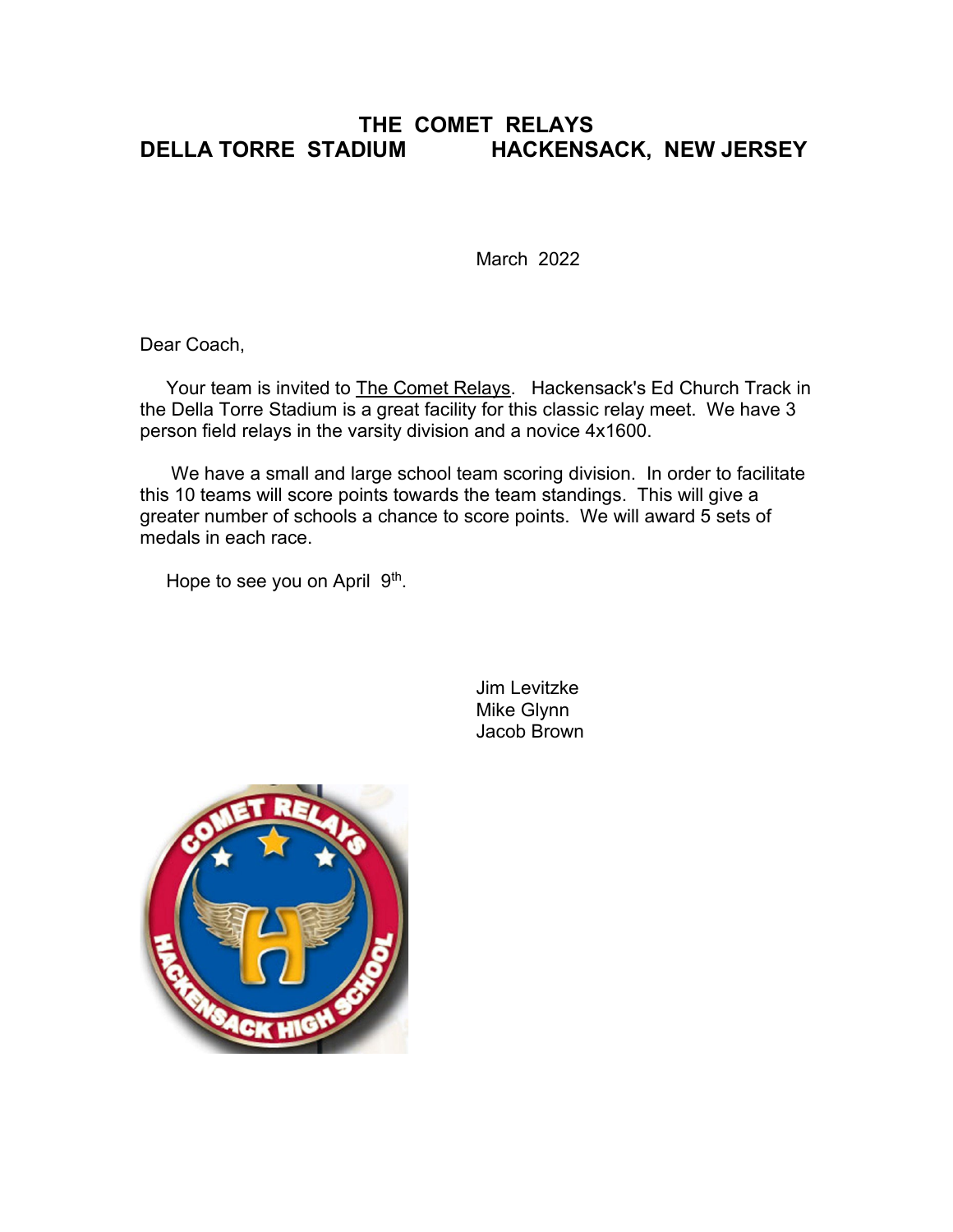## **THE COMET RELAYS SATURDAY April 9, 2022**

1. **Awards:** Medals to top **5** relay teams in each event. Trophies to winning teams in **2** varsity divisions based on school size.

2. **Entry Fees:** \$20 for each relay team.

 Make checks payable to: "Abbington Track Club, Inc." Tax ID#: 13-4096981

3. **Entries close:** Wednesday 4/6/22, with Mike Glynn, Meet Director, 19 East Lewis Avenue, Pearl River, NY, 10965.

4. For information concerning this meet:

check the web: http://www.jacobbrown.com/EntryForms/meetinfo.htm or email: jacob@jacobbrown.com (put comet relays in the subject line)

5. New Jersey Schools only are invited.

6. This meet will be run regardless of the weather. The weather may cause field events to be rescheduled.

7. List number of relays in each event. **One Relay only in Varsity events**. Seeding will be done by the card method on the day of the meet. Cards will be provided. You **MAY NOT** use your own cards. One Varsity Relay in Discus – No Novice/frosh discus relay.

8. Please bring safety pins and batons. They will not be supplied.

9. ¼" spikes are permitted!

10. Scoring: 12-10-8-7-6-5-4-3-2-1. **Score 10, medal 5, Two sets of team trophies!**

11. **Directions:** To Hackensack High School and Della Torre Stadium.

Map Quest address: 135 1st Street, Hackensack, NJ 07601.

From Route 17: Essex to First or Passaic Street to First. From Route 4: Forest Ave to Maywood Ave to Passaic Street to First Street.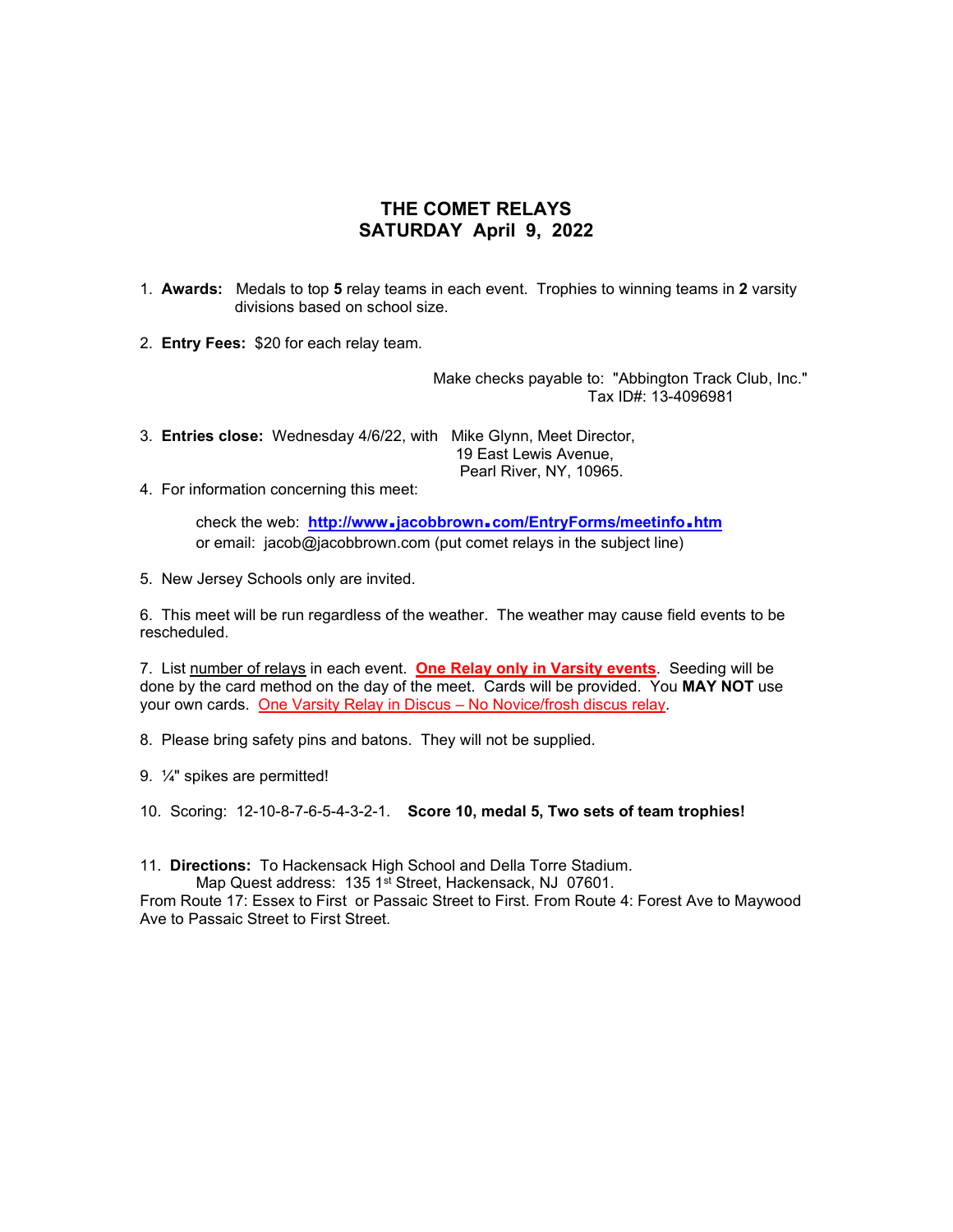### **COMET RELAYS ORDER OF EVENTS**

9:00 AM

- 1. Varsity Boys 4X 1600 meter Relay (boys & girls combined
- 2. Varsity Girls 4 X 1600 meter Relay (separate scoring)
- 3. Novice Boys 4X 1600 meter Relay (All 4x1600 relays combined
- 4. Novice Girls 4X1600 meter Relay at 9am separate medals)
- 5. Varsity Boys Intermediate Hurdle Relay (3X400IH) **Field Events**:
- 
- 7. Frosh Boys Intermediate Hurdle Relay (2x400IH)
- 8. Varsity Girls Intermediate Hurdle Relay (3x400IH)
- 9. Novice Girls Intermediate Hurdle Relay (2x400IH)
- 10. Frosh Girls Intermediate Hurdle Relay (2x400IH) 9am Girls Pole Vault
- 11. Varsity Boys 4X100 meter Relay. And the state of Boys Pole Vault follows Girls
- 12. Novice Boys 4X100 meter Relay
- 13. Frosh Boys 4X100 meter Relay
- 
- 
- 16. Frosh Girls 4X100 meter Relay
- 17. Varsity Boys 4X800 meter Relay
- 
- 19. Frosh Boys 4X800 meter Relay separate medals)
- 20. Varsity Girls 4X800 meter Relay National Communisty, then Boys Varsity
- 
- 21. Novice Girls 4X800 meter Relay (may be combined<br>22. Frosh Girls 4X800 meter Relay separate medals) 9:00 AM Boys Varsity Shot, 22. Frosh Girls 4X800 meter Relay
- 23. Varsity Boys 4X200 meter Relay Girls Shot after Boys Girls Shot after Boys
- 24. Novice Boys 4X200 meter Relay
- 25. Frosh Boys 4X200 meter Relay 9:00 AM Girls Varsity Discus
- 26. Varsity Girls 4X200 meter Relay Boys Varsity Discus after Girls
- 27. Novice Girls 4X200 meter Relay
- 28. Frosh Girls 4X200 meter Relay
- 
- 30. Varsity Girls Sprint Medley Relay
- 31. Varsity Boys High Hurdle Relay .Then Boys Varsity.
- 32. Novice Boys High Hurdle Relay
- 33. Frosh Boys High Hurdle Relay
- 34. Varsity Girls High Hurdle Relay
- 35. Novice Girls High Hurdle Relay
- 36. Frosh Girls High Hurdle Relay
- 37. Varsity Boys Distance Medley (1200, 400, 800, 1600)
- 38. Novice Boys Distance Medley (may be combined
- 39. Frosh Boys Distance Medley separate medals)
- 40. Varsity Girls Distance Medley
- 41. Novice Girls Distance Medley (may be combined
- 42. Frosh Girls Distance medley separate medals)
- 43. Varsity Boys 4X400 meter Relay
- 44. Novice Boys 4X400 meter Relay
- 45. Frosh Boys 4X400 meter Relay
- 46. Varsity Girls 4X400 meter Relay
- 47. Novice Girls 4X400 meter Relay
- 48. Frosh Girls 4X400 meter Relay

6. Novice Boys Intermediate Hurdle Relay (2x400IH) 9am - Girls High Jump.<br>7. Frosh Boys Intermediate Hurdle Relay (2x400IH) Boys High Jump follows Girls

14. Varsity Girls 4X100 meter Relay 14. Notable 10.00 AM Long Jump: Boys F/N 15. Novice Girls 4X100 meter Relay Then South Then Girls F/N Then Boys Var.<br>16. Frosh Girls 4X100 meter Relay Then Girls Varsity Then Girls Varsity

18 Novice Boys 4X800 meter Relay (may be combined 9:00 AM Javelin; Girls F/N<br>19. Frosh Boys 4X800 meter Relay separate medals) Then Boys F/N, Then Girls

29. Varsity Boys Sprint Medley Relay (400,200,200,800) 9:00 AM Triple Jump: Girls F/N,<br>30. Varsity Girls Sprint Medley Relay Then Boys F/N, Then Girls Var